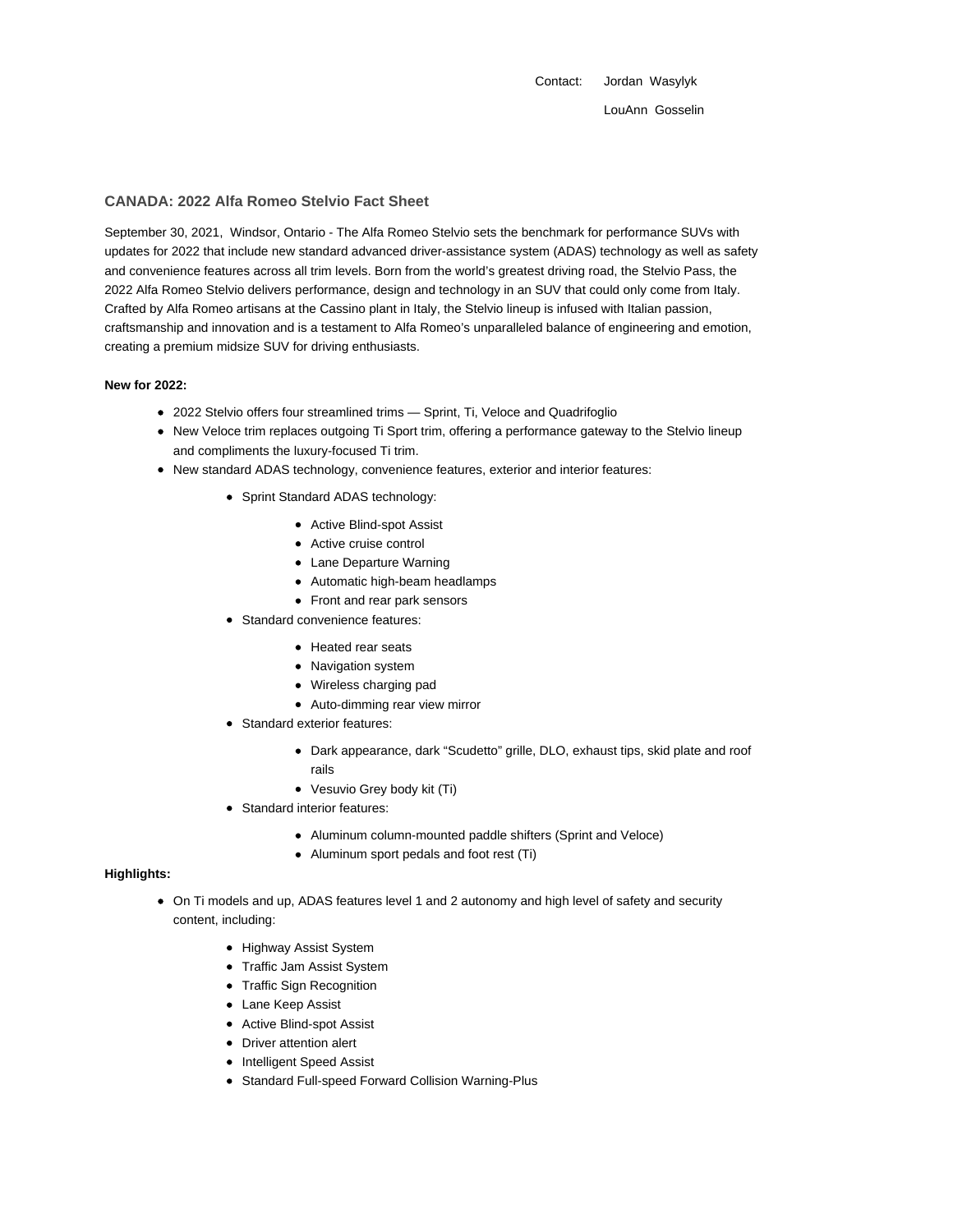- Standard 8.8-inch centre touchscreen display with state-of-the-art connectivity and additional standard content, including:
	- Driver-configurable interactive widgets and horizontal scroll for additional personalization with improved layout, vehicle performance pages and expanded navigation view
	- Standard 7-inch thin-film transistor (TFT) driver instrument cluster screen displays vehicle information, including ADAS functionality and vehicle information pages
	- Host of connectivity features: Wi-Fi Hotspot, Mobile App with remote operations, SOS Call (Private) and Roadside Assistance, Vehicle Finder, Stolen Vehicle Locator and Assistance, and select Firmware Over the Air (OTA) updates
- All Stelvio SUVs are well-equipped with standard leather seating, Apple CarPlay, Android Auto, SiriusXM Radio, keyless passive entry, remote start, bi-xenon headlamps with LED daytime running lamps and LED taillamps, Alfa DNA Drive Mode selector, backup camera with rear park sensors and Full-speed Forward Collision Warning-Plus
- The sports car of its segment, the Stelvio features near perfect 50/50 weight distribution and classleading power and performance with key race-inspired features, including a class-exclusive carbon-fibre driveshaft, flat-bottom Formula One-inspired steering wheel, Alfa DNA Drive Mode selector, and an eightspeed automatic transmission with available steering column-mounted aluminum paddle shifters with gear shifts in less than 100 milliseconds
- Stelvio Sprint, Stelvio Ti and Stelvio Veloce feature an all-aluminum, 2.0-litre, direct-injection turbocharged engine delivering a class-leading, standard 280 horsepower and 306 lb.-ft. of torque, delivering 0 to 97 kilometres per hour (km/h) in 5.4 seconds and a top speed of 231 km/h
- Stelvio Quadrifoglio highlights Alfa Romeo's performance expertise with best-in-class V-6 horsepower (505) and torque (443 lb.-ft.) from its Ferrari-derived twin-turbocharged V-6 engine, powering it from 0-97 km/h in 3.6 seconds and a top speed of 283 km/h
- State-of-the-art technologies, including a torque vectoring rear differential, Alfa DNA Pro Drive Mode selector with Race Mode, the most direct steering available and all-aluminum column-mounted paddle shifters maximize the driving experience in the Stelvio Quadrifoglio
- Paired with Alfa Romeo's most powerful production engine ever, the innovative Q4 all-wheel-drive (AWD) system in the Stelvio Quadrifoglio takes premium midsize SUV performance to new heights
- The performance-inspired Stelvio Quadrifoglio also benefits from unique design features, including standard anodized brake calipers with red Alfa Romeo script and signature 20-inch bright 5-hole forged aluminum wheels
- Stelvio Quadrifoglio lapped the Nürburgring in 7 minutes, 51.7 seconds, a staggering feat for a five-seat premium SUV
- Upscale interior with premium content:
	- Upscale centre console that features leather-wrapped gear shifter with bright accents, premium rotary knobs and dial materials, open front storage with large cup holders, abundant storage capacity and standard wireless mobile phone charging pad
- Steering wheel designs for all Stelvio trims include high-end materials and bezel finishes adding distinctive style

# **Available Packages:**

- Premium interior and sound package: (Ti)
	- 14-speaker Harman/Kardon premium audio with subwoofer
	- Leather dashboard and upper door panels
- Active assist plus package: (Ti)
	- Vehicle alarm, driver attention alert, intelligent speed assist, highway assist system, lane keep assist, traffic sign recognition, traffic jam assist, active blind spot assist
- Red leather sport seats: (Veloce)
- Chocolate Brown leather seats: (Ti)

# **Model Lineup:**

For 2022, the Alfa Romeo Stelvio lineup consists of four trims:

Stelvio Sprint